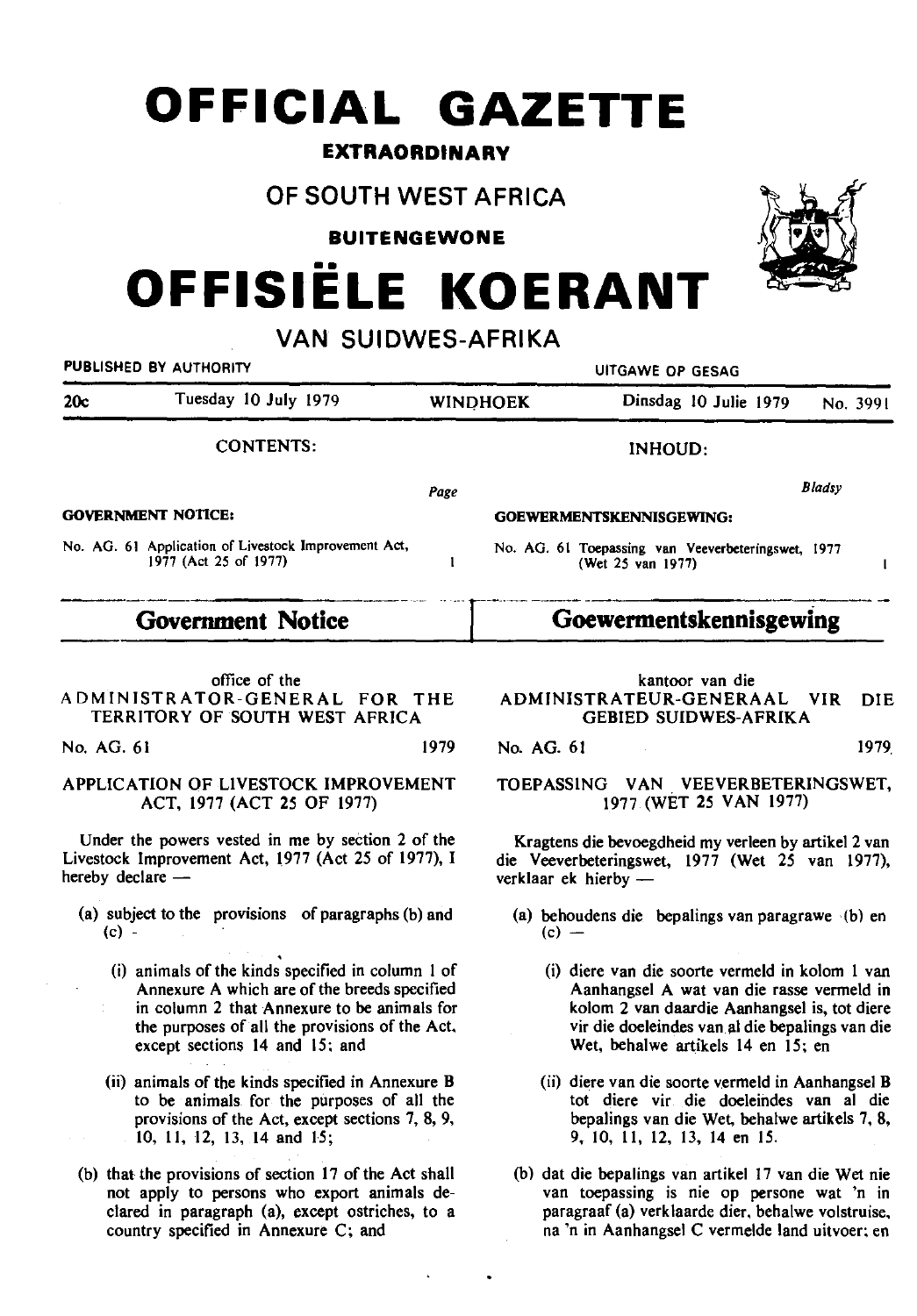- (c) that this notice shall come into operation with effect from the date of the publication hereof.
- 

M. T. STEYN<br>Administrator-General

(c) dat hierdie kennisgewing met ingang van die datum van publikasie hiervan in werking tree.

M. T. STEYN<br>Administrateur-ge

| Administrateur-generaal | Windhock, 6 Julie 1979 |  |  |
|-------------------------|------------------------|--|--|
|-------------------------|------------------------|--|--|

|                      |                                                                                                                                                                                                                                                                                                                                                                                  |                          | <b>AANHANGSEL A</b>                                                                                                                                                                                                                                                                                                                                                                            |
|----------------------|----------------------------------------------------------------------------------------------------------------------------------------------------------------------------------------------------------------------------------------------------------------------------------------------------------------------------------------------------------------------------------|--------------------------|------------------------------------------------------------------------------------------------------------------------------------------------------------------------------------------------------------------------------------------------------------------------------------------------------------------------------------------------------------------------------------------------|
| Kind of animals<br>1 | <b>Breeds</b> thereof                                                                                                                                                                                                                                                                                                                                                            | Soorte diere             | Rasse daarvan                                                                                                                                                                                                                                                                                                                                                                                  |
| $Cattle$             | Dairy breeds:<br>Ayrshire, Friesland, Guernsey and<br>Jersey.                                                                                                                                                                                                                                                                                                                    | Beeste $\dots\dots\dots$ | Suiwelrasse:<br>Ayrshire, Fries, Guernsey en<br><b>Jersey</b>                                                                                                                                                                                                                                                                                                                                  |
|                      | Beef and dual purpose breeds:<br>Aberdeen Angus, Afrikaner,<br>Bonsmara, Brangus, Brahman,<br>Brown Swiss, Charolais,<br>Deutsches Rotvieh, Dexter,<br>Drakensberger, Galloway and<br>Hereford.                                                                                                                                                                                  |                          | Vleis- en dubbeldoelrasse:<br>Aberdeen Angus, Afrikaner,<br>Bonsmara, Brangus, Brahman,<br>Bruin Switser, Charolais,<br>Deutsches Rotvieh, Dexter,<br>Drakensberger, Galloway en<br>Hereford.                                                                                                                                                                                                  |
|                      | Shorthorn:<br>Lincoln Red, Beef, Dairy, Wee-<br>bollabolla, Limousin, North<br>Devon, Pinzgauer, Red Poll, Rot-<br>bunte Schleswich-Holsteiner, San-<br>ta Gertrudis, Simmentaler, South<br>Devon, Sussex and Tuli.                                                                                                                                                              |                          | Shorthorn:<br>Lincoln Red, Vleis, Suiwel, Wee-<br>bollabolla, Limousin, Noord-<br>Devon, Pinzgauer, Rooipoen-<br>skop, Rotbunte Schleswich-<br>Holsteiner, Santa Getrudis,<br>Simmentaler, Suid-Devon, Sussex<br>en Tuli.                                                                                                                                                                      |
| $G$ oats             | Angora, Boerbok, British Alpine,<br>Saanen and Toggenberger.                                                                                                                                                                                                                                                                                                                     | <b>Bokke</b>             | Angora, Boerbok, British Alphine,<br>Saanen en Toggenberger.                                                                                                                                                                                                                                                                                                                                   |
| $H$ orses            | American Quarter Horse, American<br>Saddler, Appaloosa, Arab,<br>Boerperd, Clydesdale, Conne-<br>mara Pony, Partred Welsh Pony,<br>English Halbblut, Hackney,<br>Hackney Pony, Hafflinger,<br>Historiese boerperd, Highland<br>Pony, Lippizaner, Morgan Horse,<br>Nooitgedacht Pony, Percheron,<br>Shetland Pony, Shire, Suffolk,<br>Trakehner, Thouroughbred and<br>Welsh Pony. | $Perde \dots$            | American Quarter Horse, Ameri-<br>kaanse Saalperd, Appaloosa,<br>Arabier, Boerperd, Clydesdale,<br>Connemaraponie, Deelsgeteelde<br>Walliese Ponie, English Halbblut,<br>Hackney, Hackneyponie,<br>Hafflinger, Historiese boerperd,<br>Highland Ponie, Lippizaner,<br>Morganperd, Nooitgedachtponie,<br>Percheron, Shetlandponie, Shire,<br>Suffolk, Trakehner, Volbloed en<br>Walliese Ponie. |
| Sheep.               | Border Leicester, Corriedale, Dohne<br>Merino, Dormer, Dorper, Dorset<br>Horn, Hampshire, Ile de France,<br>Karakoel, Lincoln Longwool,<br>Merino, Merino Landsheep, SA<br>Mutton Merino, Merino, South-<br>down, Suffolk and Walrich.                                                                                                                                           | Skape                    | Border Leicester, Corriedale, Dohne<br>Merino, Dormer, Dorper, Dorset<br>Horn, Hampshire, Ile de France,<br>Karakoel, Lincoln Longwool,<br>Merino, Merinolandskaap, SA<br>Vleismerino, Merino, Southdown,<br>Suffolk en Walrich.                                                                                                                                                               |
| $Pigs$               | SA Landrace, Large Black, Large<br>White and Welsh.                                                                                                                                                                                                                                                                                                                              | Varke                    | SA Landras, Groot Swart, Groot<br>Wit en Walliese.                                                                                                                                                                                                                                                                                                                                             |